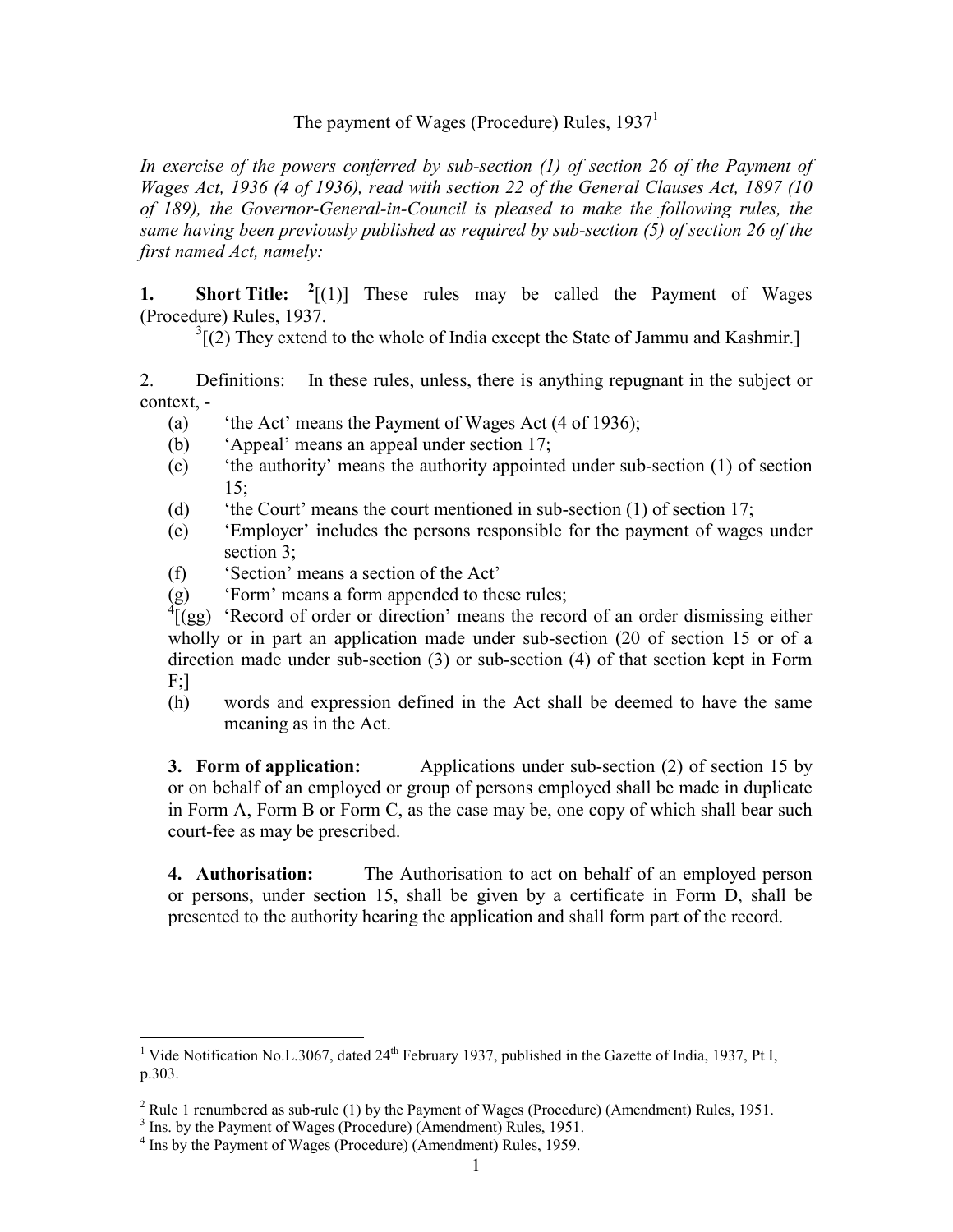5. Permission to appear: Any person desiring the permission of the Authority to act on behalf of any employed person or persons shall present to the Authority a brief written statement explaining his interest in the matter, and the Authority shall record an order on the statement which in the case of refusal shall include reasons for the order, and shall incorporate it in the record.

6. Presentation of documents: (1) Applications or other documents relevant to an application may be presented in person to the Authority at any time during hours to be fixed by the Authority, or may be sent to him by registered post.

(2) The Authority shall at once endorse, or cause to be endorsed, on each document the date of the presentation or receipt, as the case may be.

7. Refusal to entertain application: (1) The Authority may refuse to entertain an application presented under rule 6, if after giving the applicant an opportunity of being heard, the Authority is satisfied, for reason to be recorded in writing that –

- a) the applicant is not entitled to present an application; or
- b) the application is barred by reason of the provisions in the provisos to subsection (2) of section 15; or
- c) the applicant shows no sufficient cause for making a direction under section 15

(2) The Authority may refuse to entertain an application which is insufficiently stamped or otherwise incomplete and, if he so refuses, shall return it at once with an indication of the defects. If the application is presented again after the defects have been made good, the date of representation shall be deemed to be the date of presentation for the purpose of the proviso sub-section (2) of section 15.

8. Appearance of parties: (1) If the application is entertained, the Authority shall call upon the employer by a notice in form E to appear before him on a specified date together with all relevant documents and witnesses, if any, and shall inform the applicant of the date so specified.

(2) If the employer or his representative fails to appear on the specified date, the Authority may proceed to hear and determine the application ex parte.

(3) If the applicant fails to appear on the specified date, the Authority may dismiss the application:

Provided that an order passed under sub-rule (2) or sub-rule (3) may be set aside and the application re-heard on good cause being shown within one month of the date of the said order, notice being served on opposite party of the date fixed for rehearing.

9. Record or proceedings: (1) The Authority shall in all cases, enter the particulars indicated in Form F and at the time of passing orders shall sign and date the form.

(2) In a case where no appeal lies, no further record shall be necessary.

 (3) In a case where an appeal lies, the Authority shall record the substance of the evidence and shall append it under his signature to  $(1)$  (the record of order or direction.)

 $\overline{a}$ <sup>1</sup> Subs. By the Payment of Wages (Procedure) (Amendment) Rules, 1959.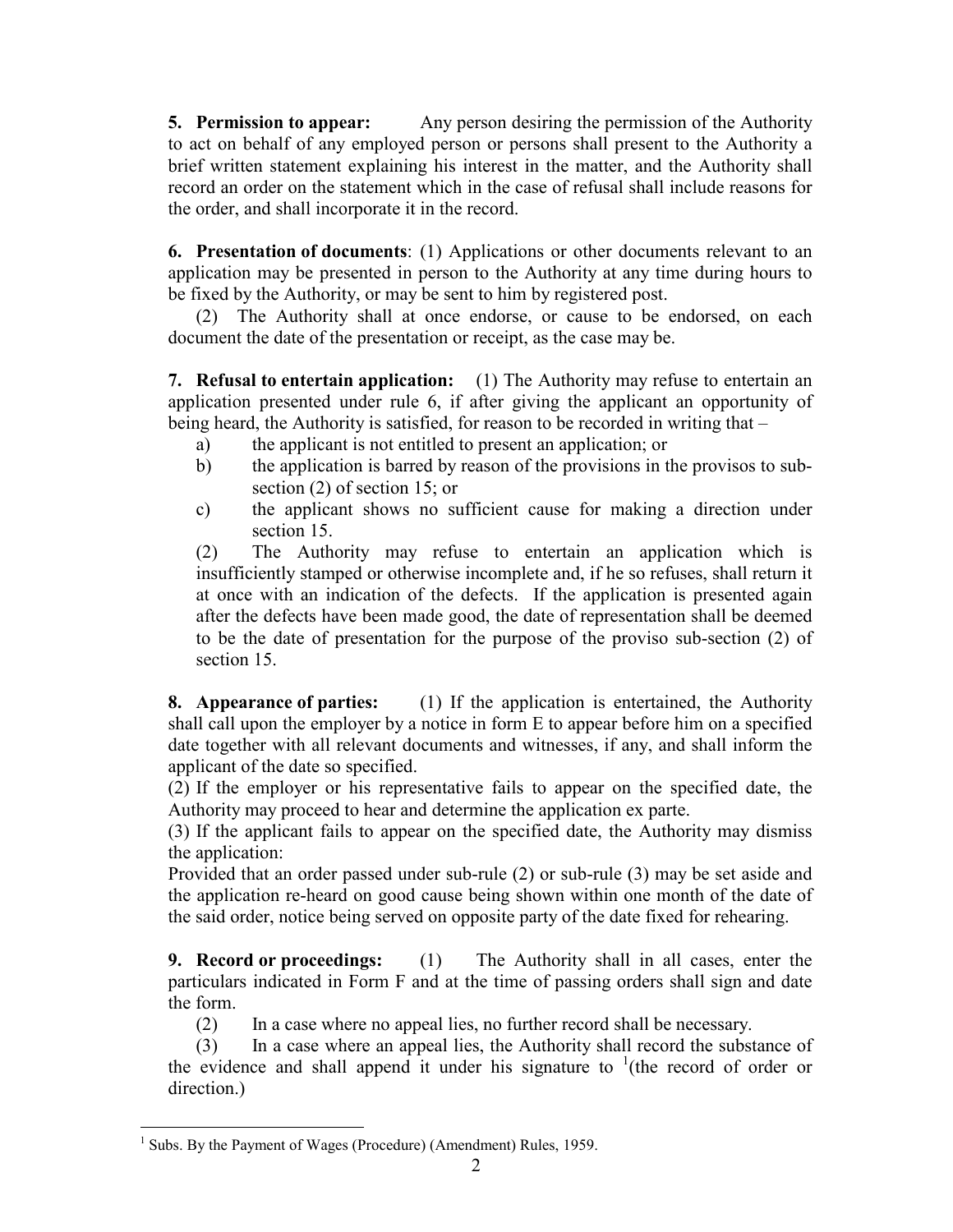**10. Signature on forms:** Any form, other than  $\frac{1}{1}$  [the record of order or direction], which is required by these rules to be signed by the Authority, may be signed under his direction and on his behalf by any officer subordinate to him, appointed by him, in writing for this purpose.

11. Exercise of powers: In exercising the powers of a Civil Court conferred by section 18 the Authority shall be guided in respect of procedure by relevant orders of the First Schedule of the Code of Civil Procedure, 1908, with such alterations as the Authority may find necessary, not affecting their substance, for adapting them to the matter before him, and save where they conflict with the express provision of the Act or these rules.

**12. Appeals:**  $\frac{1}{1}(1)$ An appeal shall be preferred in duplicate in the form of a memorandum, one copy of which shall bear the prescribed court-fee, setting forth concisely the grounds of objection to the order dismissing either wholly or in part an application made under sub-section (2) of section 15 or a direction made under subsection (3) or sub-section (4) of that section, as the case may be, and shall be accompanied by a certified copy of the said order or direction.]

(2) When an appeal is lodged a notice shall be issued to the respondent in Form G.

(3) The Court after hearing the parties and after such further inquiry, if any, as it may deem necessary, may confirm, vary, or set aside the <sup>1</sup>[order or direction] from which the appeal is preferred, and shall make an order accordingly.

<sup>2</sup>[12A Orders or direction when to be made: The Authority or the Court, as the case may be, after the case has been heard, shall make the order or direction either at once or, as soon thereafter as may be practicable, on some future day; and when the order or direction is to be made on some future day, it shall fix date for the purpose of which due notice shall be given to the parties or their pleaders.

13. Inspection of documents: Any employed person, or any employer or his representative, or any person permitted under sub-section (2) of section 15 to apply for a direction, shall be entitled to inspect any application, memorandum of appeal, or any other document filed with the Authority or the Court, as the case may be, in a case to which he is a party and may obtain copies thereof on the payment of such fees as may be prescribed.

#### Form A

Form of Individual Application [See sub-section (2) of section 15 of the Payment of Wages Act]

 In the Court of the Authority appointed under the Payment of Wages Act, 1936 (4 of 1936) for ……………….. area.

Application No. ………... of …….

Between A.B.C. ………………………………….. Applicant (through a legal practitioner/an official of …………………………….. which is a registered Trade Union.)

 1 Subs. By the Payment of Wages (Procedure) (Amendment) Rules, 1959.

 $2^{2}$  Ins. By the Payment of Wages (Procedure) (Amendment) Rules, 1970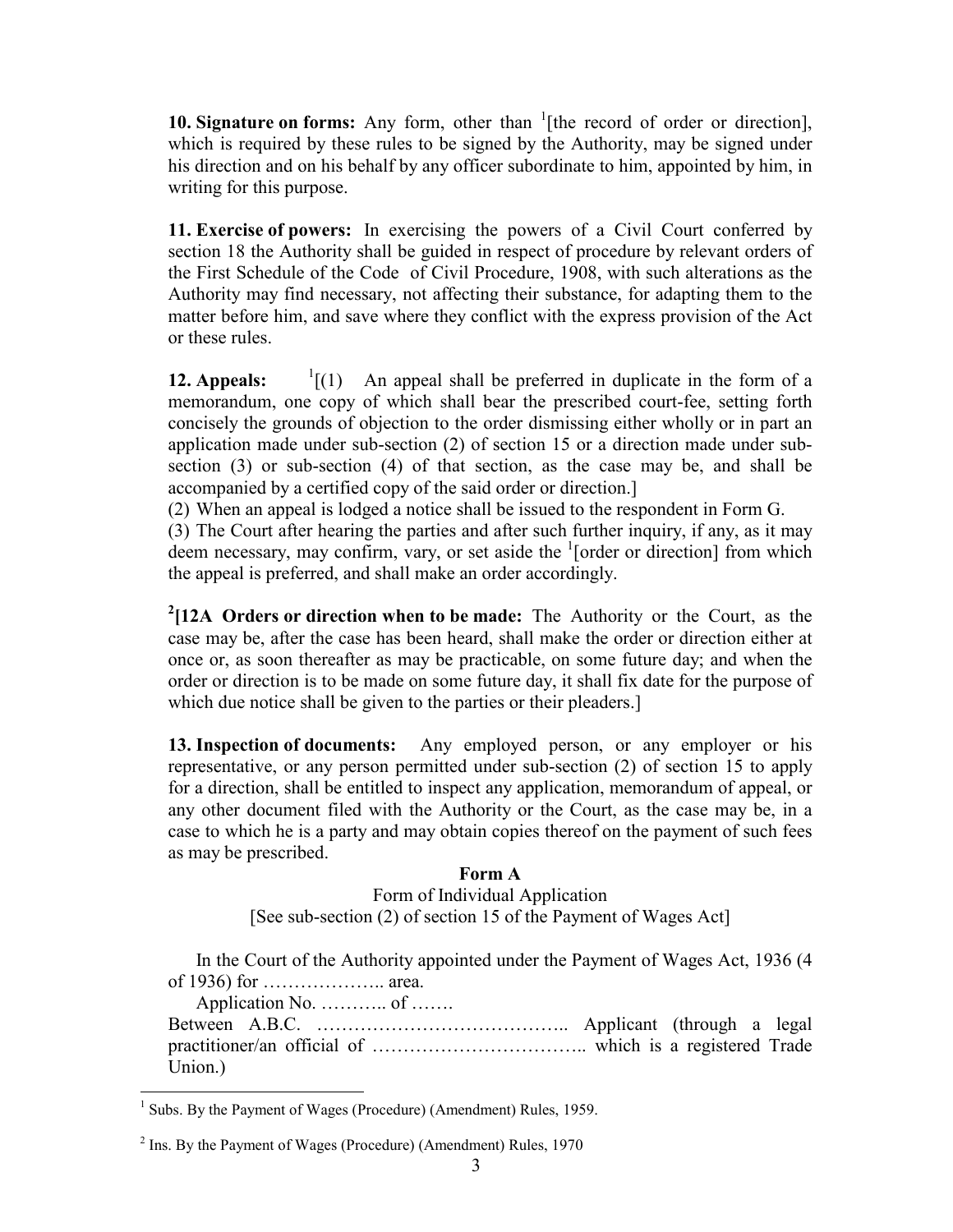And X.Y.Z…………………………………………………………………opposite party:

The applicant states as follows:

1. A.B.C. is a person employed in the/on the factory/railway/industrial establishment entitled and resides at ……………………………………..

The address of the applicant for the service of all notices and processes is:

…………………………………………………………………………………

2. X.Y.Z., the opposite party, is the person responsible for the payment of his wages under section 3 of the Act, and his address for the service of all notices and processes

is:…………………………………………………………………………………..

3. (1) The applicant's wages have not been paid for the following wageperiod(s)………………………………….(give dates)

Or A sum of Rs…………….. has been unlawfully deducted from his wages of amount for the wage-period(s) which ended on ……………… (give dates)

(2) [Here give any further claim or explanation].

4. The applicant estimates the value of the relief sought by him at the sum of Rs………………

5. The applicant prays that a direction may be issued under sub-section (3) of section 15 for –

(a) Payment of delayed wages as estimated or such greater or lesser amount as the Authority may find to be due. Or Refund of the amount illegally deducted.

(b) Compensation amounting to ………………………

 The Applicant certifies that the statement of facts contained in this application is to the best of his knowledge and belief accurate.

> Signature or thumb impression of the employed person, or legal practitioner or official of a registered trade union duly authorized.

# Form B

# Form of Group Application

[See sub-section (2) of sections 15 and 16 of Payment of Wages Act]

 In the Court of the Authority appointed under the Payment of Wages, Act, 1936 (4 of 1936) for ………………….. area

application No………………… of …………

Between A.B.C…………………………………………………

Applicants A legal practitioner (through a legal practitioner/an official of …………………………….. which is a registered union).

And X.Y.Z………………………………………………. Opposite Party.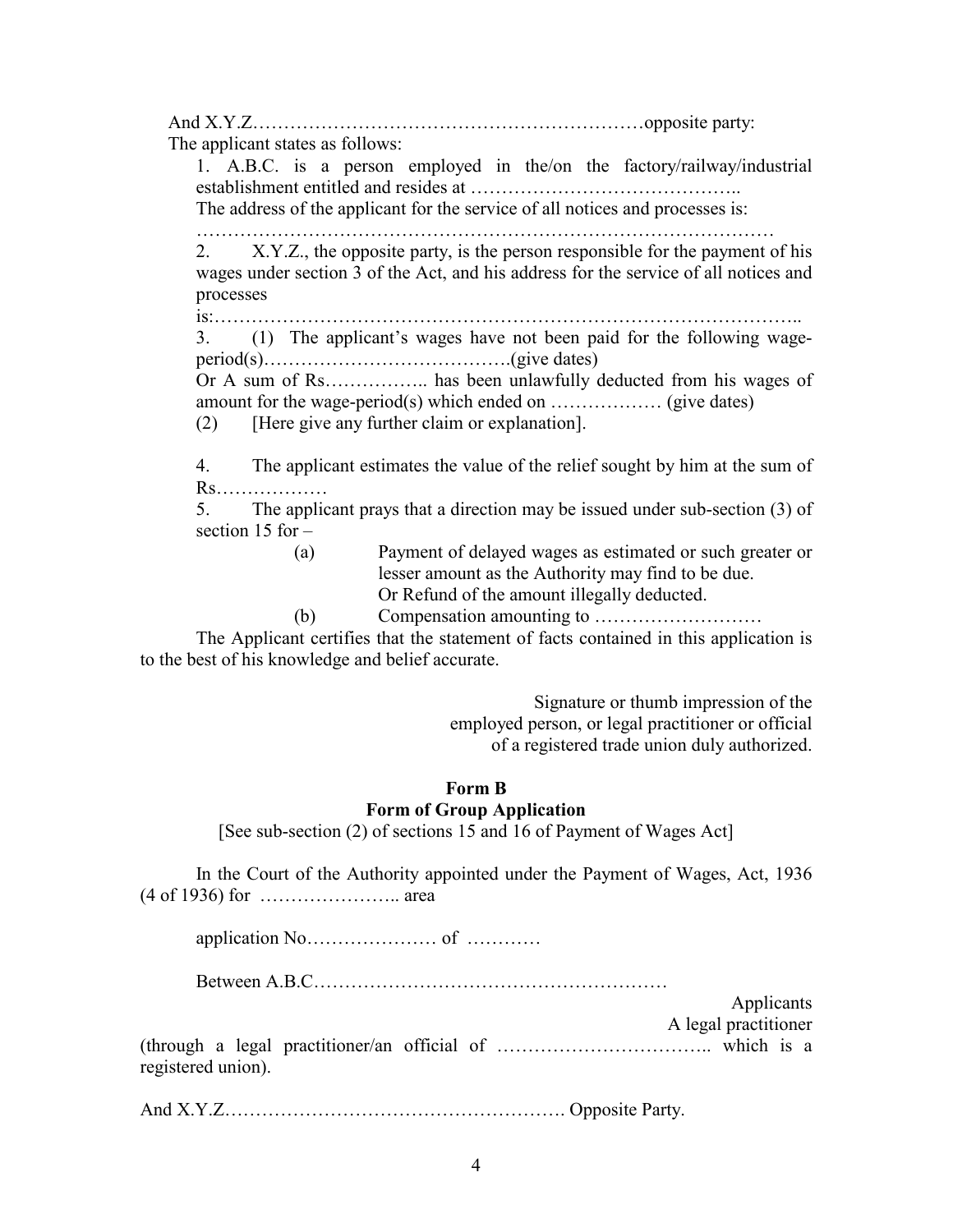The applicants state as follows:

1. <sup>1</sup> <sup>1</sup>[The applicants whose names and permanent addresses] appear in the attached schedule are persons employed in the /on the /factory/railway/insustrial establishment entitled and resides at …………………………….

The address of the applicants for service of all notice and processes is:

………………………………………………………………………….

- 2. X.Y.Z. the opposite party, is the person responsible for the payment of wages under section 3 of the Act, and his address for the service of all notices and processes is:
- …………………………………………………………………………….
- 3. The applicants' wages have not been paid for the following wage-period(s): ……………………………………………………………………………..
- 4. The applicants estimate the value of the relief sought by them at the sum of Rs…
- 5. The applicants pray that a direction may be issued under sub-section (3) of section 15 for:
	- (a) Payment of the applicants' delayed wages as estimated……………. or such greater or lesser amount as the Authority may find to be due.
	- (b) Compensation amounting to…………….

The Applicants certify that the statement of facts contained in this application is, to the best of their knowledge and belief, accurate.

> Signature of thumb impression of two of the Applicants, or legal practitioner, or an official of A registered trade union duly authorized.

# 1 SCHEDULE

| S.No. | Name of Applicant | <b>Permanent Address</b> |
|-------|-------------------|--------------------------|
|       |                   |                          |

## FORM C

## FORM OF APPLICAION BY AN INSPECTOR OR PERSON PERMITTED BY THE AUTHORITY OR AUTHORISED TO ACT [See sub-section (2) of sections 15 and 16 of the Payment of Wages Act]

In the Court of Authority appointed under the Payment of Wages Act, for ……….. area. Application No……….. of …………

 $\overline{a}$ <sup>1</sup> Subs. By the Payment of Wages (Procedure) (Amendment) Rules, 1960.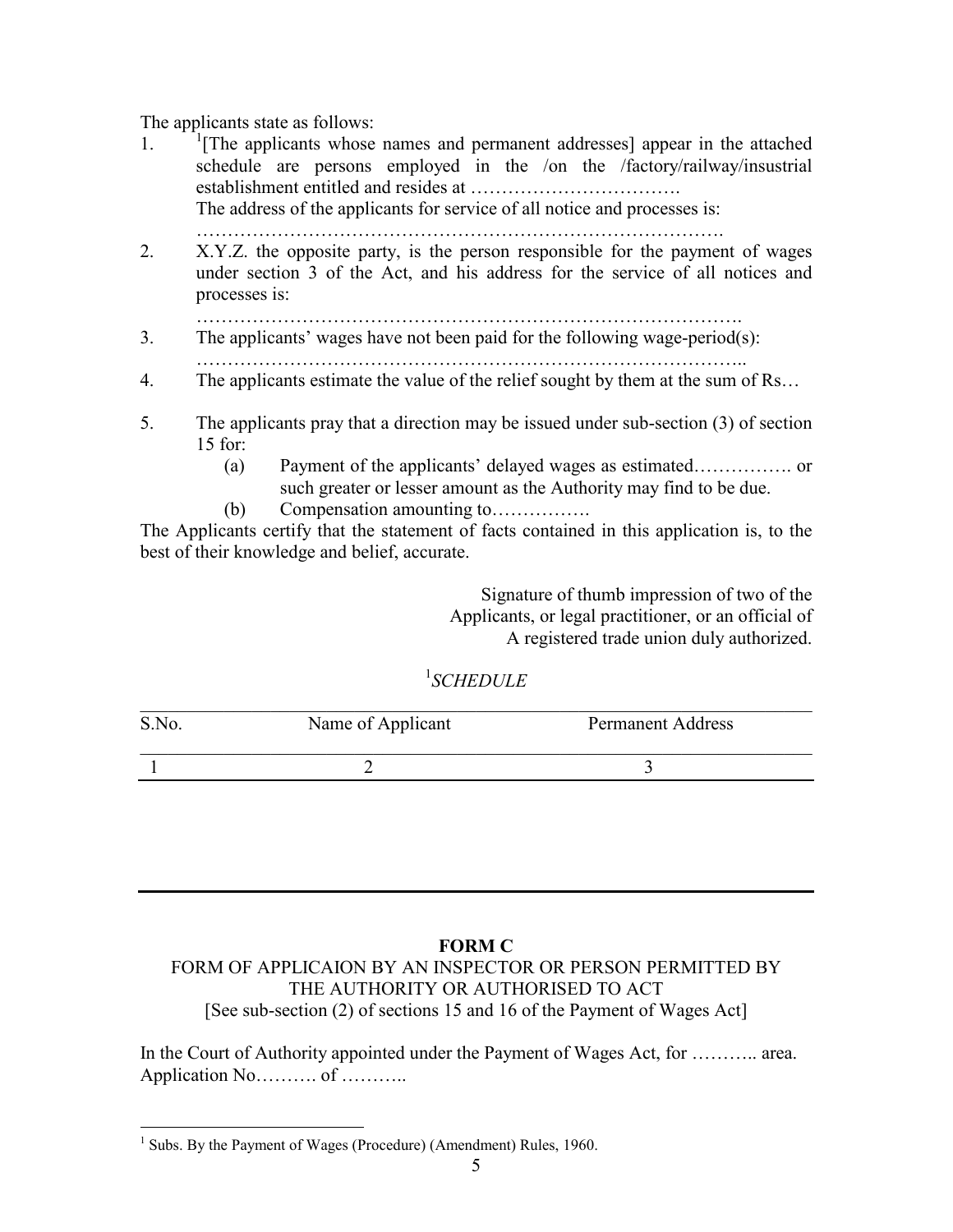Between

| Payment of Wages Act] of a person permitted by the authority/authorized to act under |  |
|--------------------------------------------------------------------------------------|--|
|                                                                                      |  |
| And                                                                                  |  |
|                                                                                      |  |

The applicant states as follows:

- 1. X.Y.Z., the opposite party is the person responsible under the Act for the payment of wages to the following <sup>I</sup> [persons whose names and permanent addresses are given below]:
	- (1) (2) (3)
- \* \*

 $\overline{a}$ 

- 2. His address for the service of all notices and processes is:
- 3. The wages of the said person(s) due in respect of the following wage-period(s) have not been paid/have been subjected to the following illegal deductions:
- 4. The applicant estimates the value of the relief sought for the person(s) employed at the sum of Rs……………..
- 5. The applicant prays that a direction may be issued under sub-section (3) of sectin 15 for:
	- (a) Payment of the delayed wages as estimated or such greater or lesser amount as the Authority may find to be due.

Or Refund of the amount illegally deducted.

(b) Compensation amounting to Rs……………….

The applicant certifies that the statement of facts contained in this application is, to the best of his knowledge and belief, accurate.

Signature

## FORM D

## CERTIFICATE OF AUTHORISATION

 I/We employed person(s) hereby authorize a legal practitioner/an official of ……………. Which is a registered trade union to act on my/our behalf under sectin 15 and sectin 17 of the Payment of Wages Act, 1936 (4 of 1936), in respect of the claim against …………… on account of the delay in payment\illegal deductions from my/our wages for…………….

<sup>&</sup>lt;sup>1</sup> Subs. by Payment of Wages (Procedure) Amendment Rules, 1960.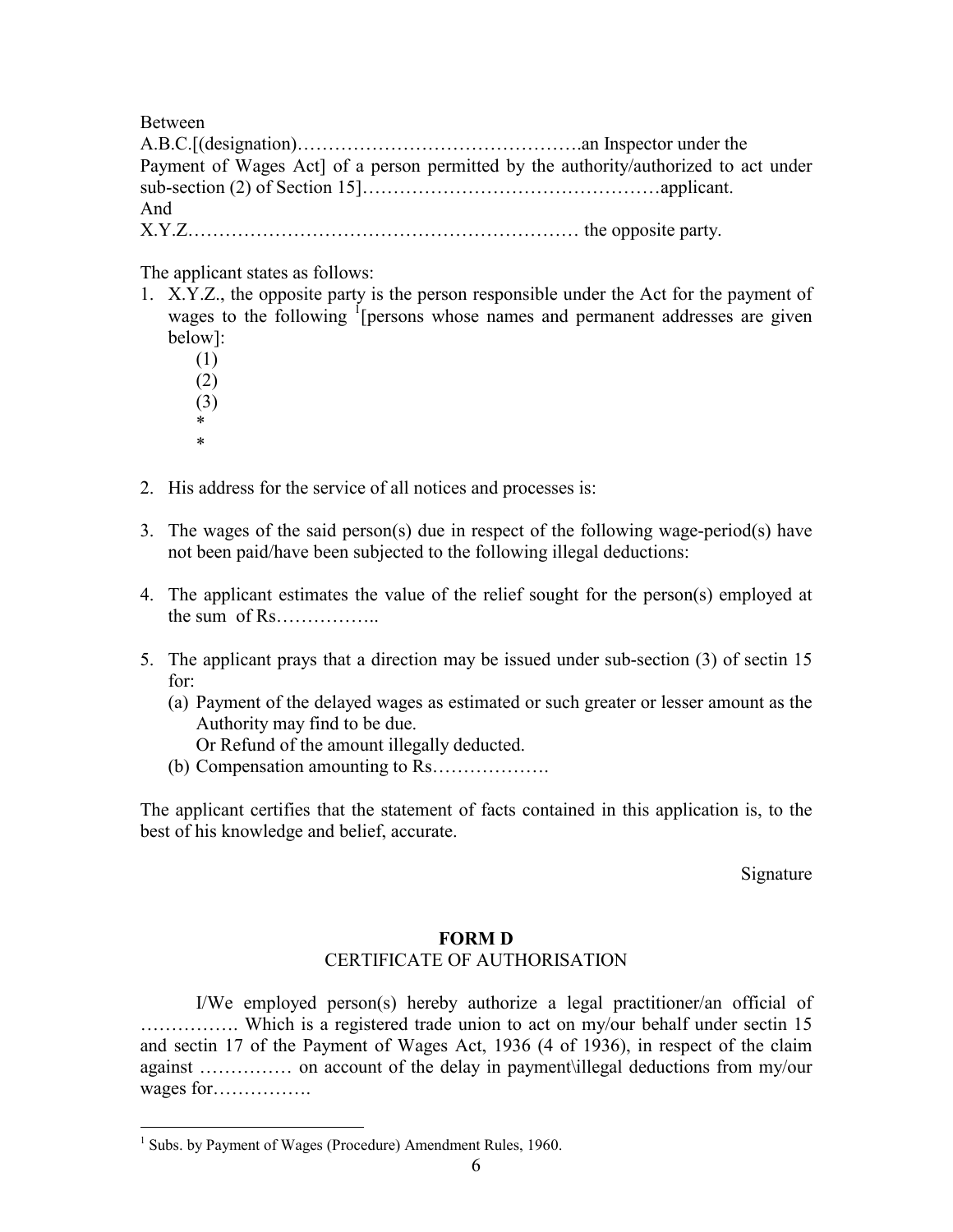| Witnesses | $\perp$        | Signature |   |
|-----------|----------------|-----------|---|
|           | $^{\prime}2$ , |           |   |
|           | 3              |           |   |
|           | 4              |           | 4 |
|           | *              |           | * |
|           | *              |           | * |
|           |                |           |   |

I accept the authorisation.

Signature Legal practitioner/ Official of a registered trade union

#### FORM E

#### NOTICE FOR THE DISPOSAL OF APPLICATION

#### To

 Whereas under the Payment of Wages Act, 1936 (4 of 1936) a claim against you has been presented to me in the application of which a copy is enclosed, you are hereby called upon to appear before me either in person or by any person duly instructed, and able to answer all material questions relating to the application, or who shall be accompanied by some person able to answer all material questions relating to the application, or who shall be accompanied by some person able to answer all such questions, on the ……………….. day of …………...20... at ……….. o'clock in the forenoon/afternoon to answer the claim; and as the day fixed for your appearance is appointed for the final disposal of the application, you must be prepared to produce on that day all the witnesses upon whose evidence, and the documents upon which you intend to rely in support of your defence.

 Take notice that, in default of your appearance on the day before mentioned, the application will be heard and determined in your absence.

Given under my hand and seal, this day of …………….20…

Authority

Seal

 $\overline{a}$ 

#### FORM F

# 1 [RECORD OF ORDER OF DIRECTION]

- (1) Serial number……………………….
- (2) Date of the application…………………..
- (3) Name or names, parentage, address or addressed of the applicant, or some, or all of the applicants belonging to the same unpaid group:
- (4) Name and address of the employer:
- (5) Amount claimed:
	- (a) as delayed wages: Rs. ……………
	- (b) as deducted from wages: Rs…………

<sup>&</sup>lt;sup>1</sup> Subs. By the Payment of Wages (Procedure) (Amendment) Rules, 1959.